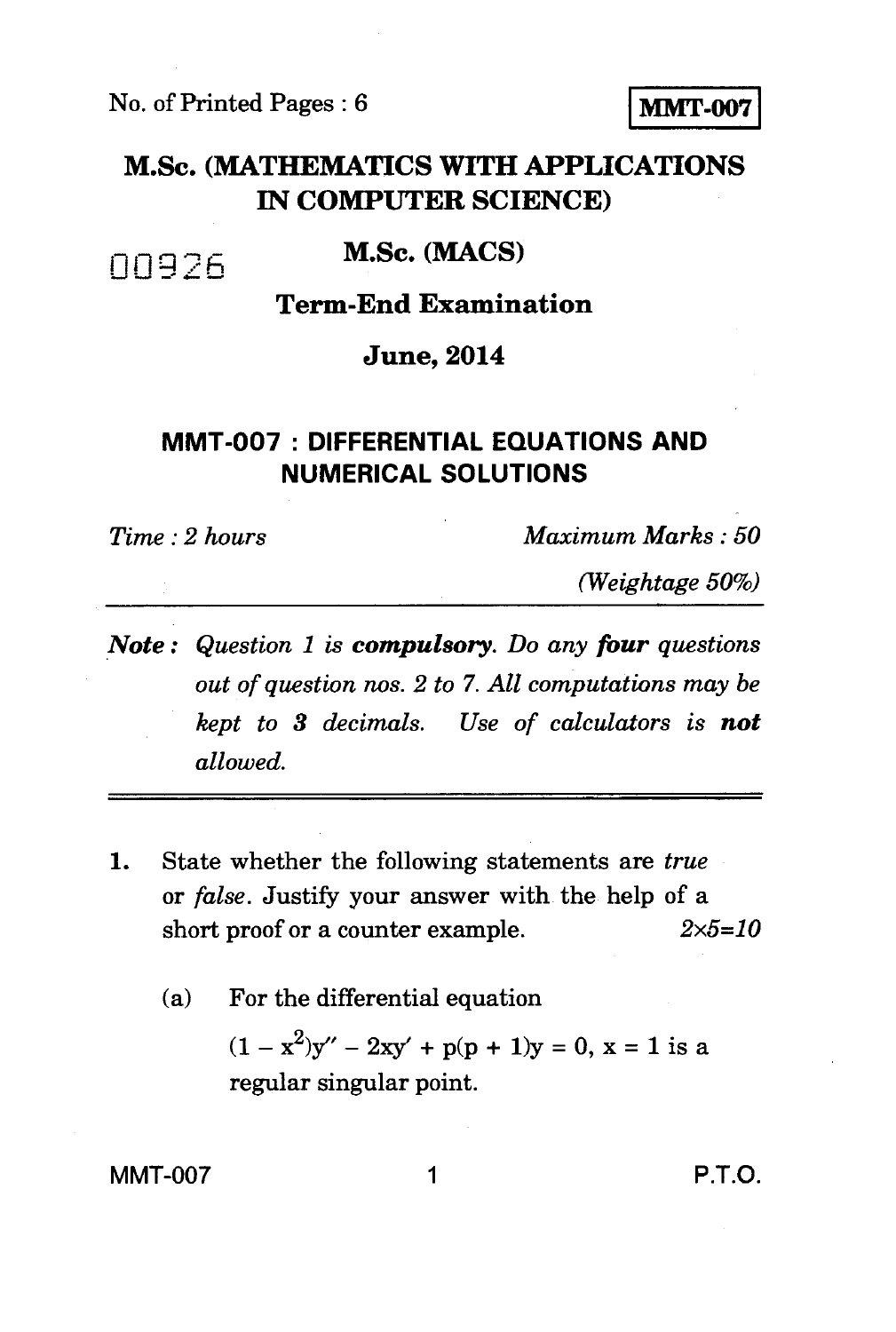(b) If  $H_n(x)$  is the n<sup>th</sup> Hermite polynomial, 00 If  $H_n(x)$  is the<br>then  $\int_{-\infty}^{\infty} e^{-x^2} P(x) dx$ <sup>2</sup> P(x) H<sub>n</sub>(x) dx = 2<sup>n</sup>. n!  $\sqrt{\pi}$ , for

any polynomial  $P(x)$  of degree  $k < n$ .

- (c) The inverse Fourier transform  $\left(\frac{1}{1\alpha+2}\right) = \frac{1}{3} [H(x)e^{-x} + H(-x)e^{2x}].$
- (d) The interval of absolute stability of the Taylor series method

$$
y_{i+1} = y_i + hy'_i + \frac{h^2}{2}y''_i
$$

for the initial value problem

$$
y' = \lambda y, y(x_0) = y_0
$$
 is  $]-2, 0[$ .

(e) The order of the method

$$
u_{xx} = \frac{1}{h^2} [u(x+h, y) - 2u(x, y) + u(x-h, y)]
$$
  
is three.

- 2. (a) Solve by the method of Laplace transform :  $y'' + 2y' - 3y = 3$ ,  $y(0) = 4$ ,  $y'(0) = -7$  4
	- (b) Find the power series solution near  $x = 0$  of the differential equation

$$
9x(1-x)y'' - 12y' + 4y = 0.
$$

MMT-007 2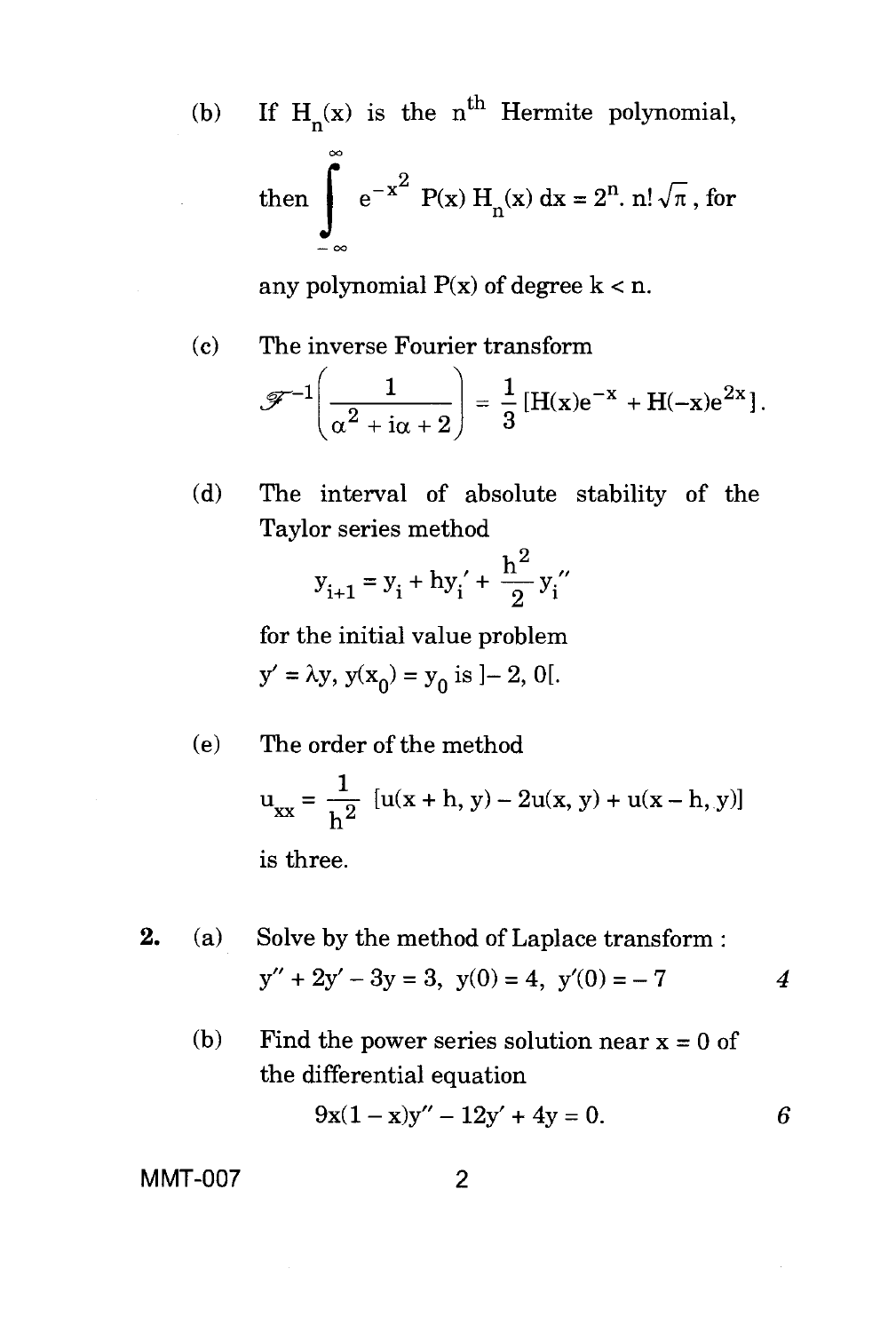3. (a) Find the solution of the boundary value problem

$$
\nabla^2 \mathbf{u} = \mathbf{x}^2 + \mathbf{y}^2, \ 0 \le \mathbf{x} \le 1, \ 0 \le \mathbf{y} \le 1
$$

subject to the boundary conditions

$$
u = {1 \over 12} (x^4 + y^4)
$$
 on the lines

 $x = 1, y = 0, y = 1$ 

and 
$$
12u + \frac{\partial u}{\partial x} = x^4 + y^4 + \frac{x^3}{3}
$$
 on  $x = 0$ 

using the five point formula. Assume h =  $\frac{1}{2}$  along both axes. Use central difference approximation in the boundary conditions.

#### (b) Derive the method

$$
y_{i+1} = a_1 y_i + a_2 y'_{i-1} + h b_0 y'_{i+1}
$$

for solving the initial value problem  $y' = f(x, y), y(x_0) = y_0$ . Find the truncation error and the order of the method. *4* 

6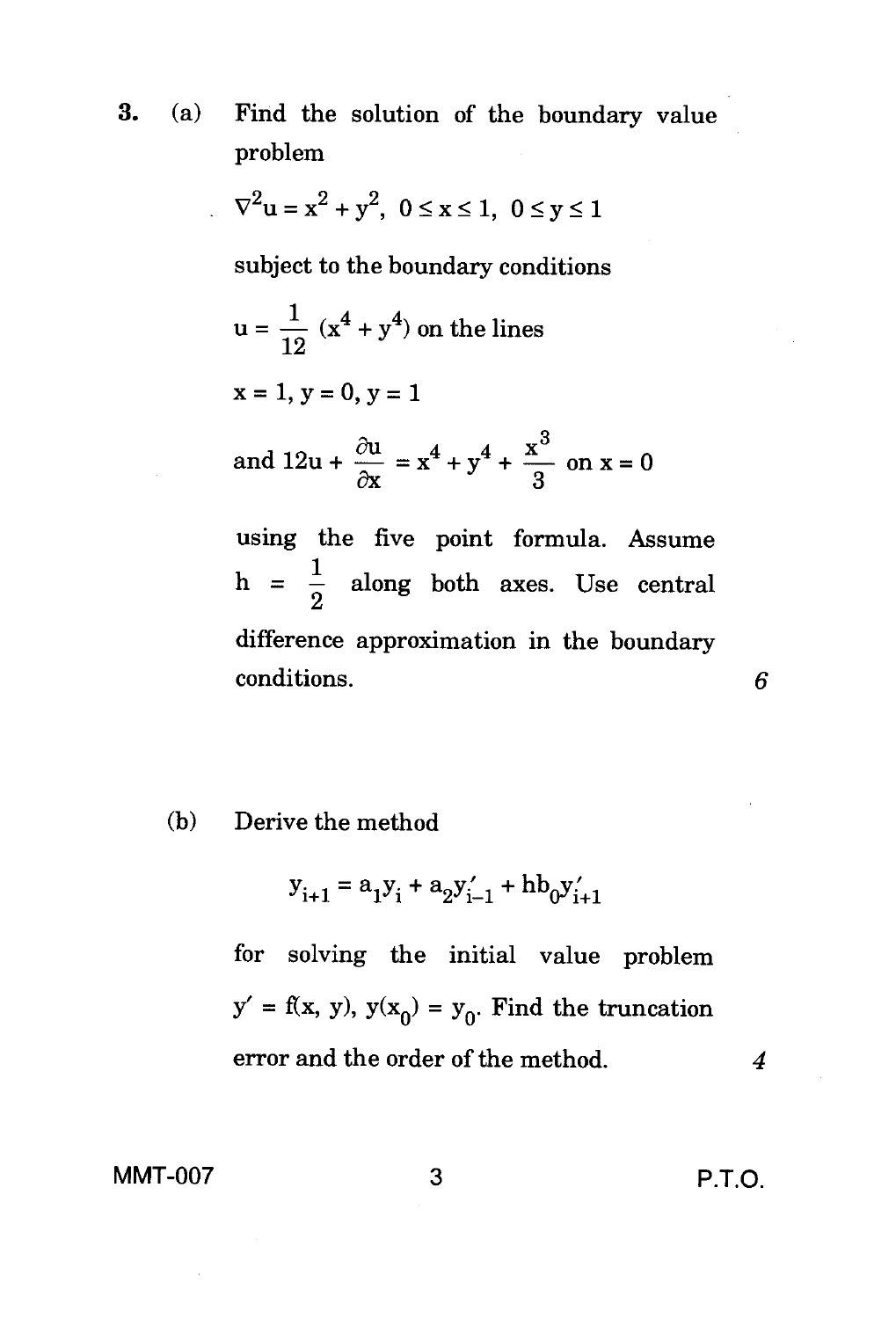4. (a) Obtain the approximate value of  $y(0.8)$  for the initial value problem

$$
y' = x^2 + y^2, y(0) = 1
$$

using the predictor-corrector method

$$
P: y_{i+1} = y_{i-1} + \frac{4h}{3} (2f_i - f_{i-1} + 2f_{i-2})
$$
  

$$
C: y_{i+1} = y_{i-1} + \frac{h}{3} (f_{i+1} + 4f_i + f_{i-1})
$$

with  $h = 0.2$ . Calculate the starting values using the Euler method with the same step length. Perform two corrector iterations per step. *6* 

(b) Find Laplace inverse of 
$$
\frac{1}{\sqrt{2s+3}}
$$
. 4

# **5.** (a) Find the solution of the heat equation<br>  $\partial u \quad \partial^2 u$

$$
\frac{\partial u}{\partial t}=\frac{\partial^2 u}{\partial x^2}
$$

subject to the conditions

$$
u(x, 0) = 0
$$
,  $u(0, t) = 0$  and  $u(1, t) = t$ ,

using implicit Crank - Nicolson method with  $h = \frac{1}{2}$  and  $k = \frac{1}{8}$ . Integrate for two

time levels.

MMT-007 4

5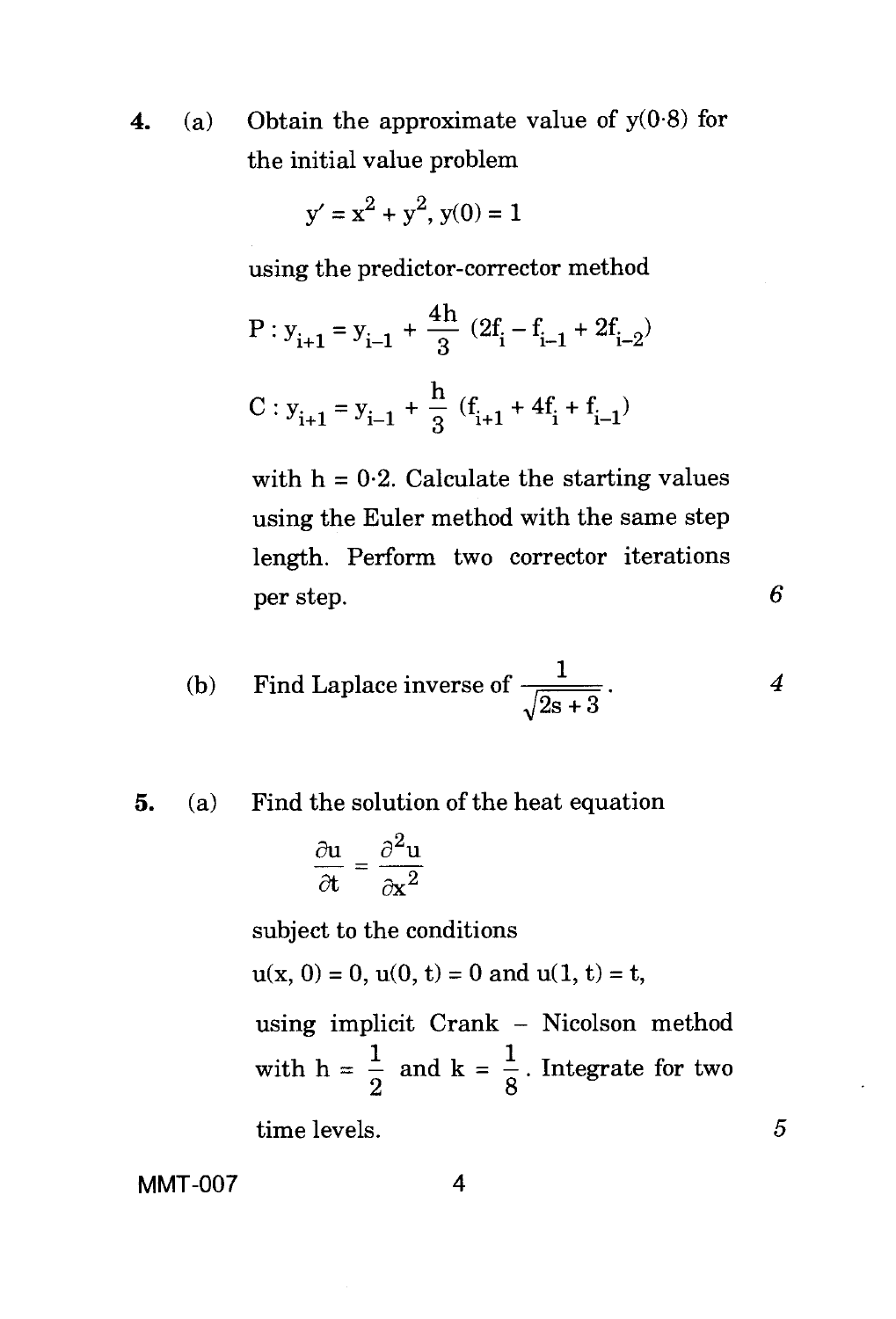(b) Construct Green's function for the boundary value problem

$$
\frac{d^2y}{dx^2} + 2\frac{dy}{dx} + 10y = 0, \quad 0 < x < \pi/2
$$
\n
$$
y(0) = 0, \quad y(\pi/2) = 0. \tag{5}
$$

**6.** (a) If  $f'(x_k)$  is approximated by

$$
f'(x_k) = af(x_{k+1}) + bf(x_{k+1}).
$$

find the values of a and b. What is the order of approximation ? 3

(b) Using Laplace transform, solve the integro-differential equation

$$
y' + 4y + 4 \int_{0}^{1} y(\tau) d\tau = 5, y(0) = 4.
$$
 4

- (c) Express  $J_2(x)$  and  $J_3(x)$  in terms of  $J_0(x)$ and  $J_1(x)$ . 3
- 7. (a) Solve the boundary value problem

$$
y'' = xy
$$
  
y(0) + y'(0) = 1, y(1) = 1.

Take 
$$
h = \frac{1}{3}
$$
 and use second order method.